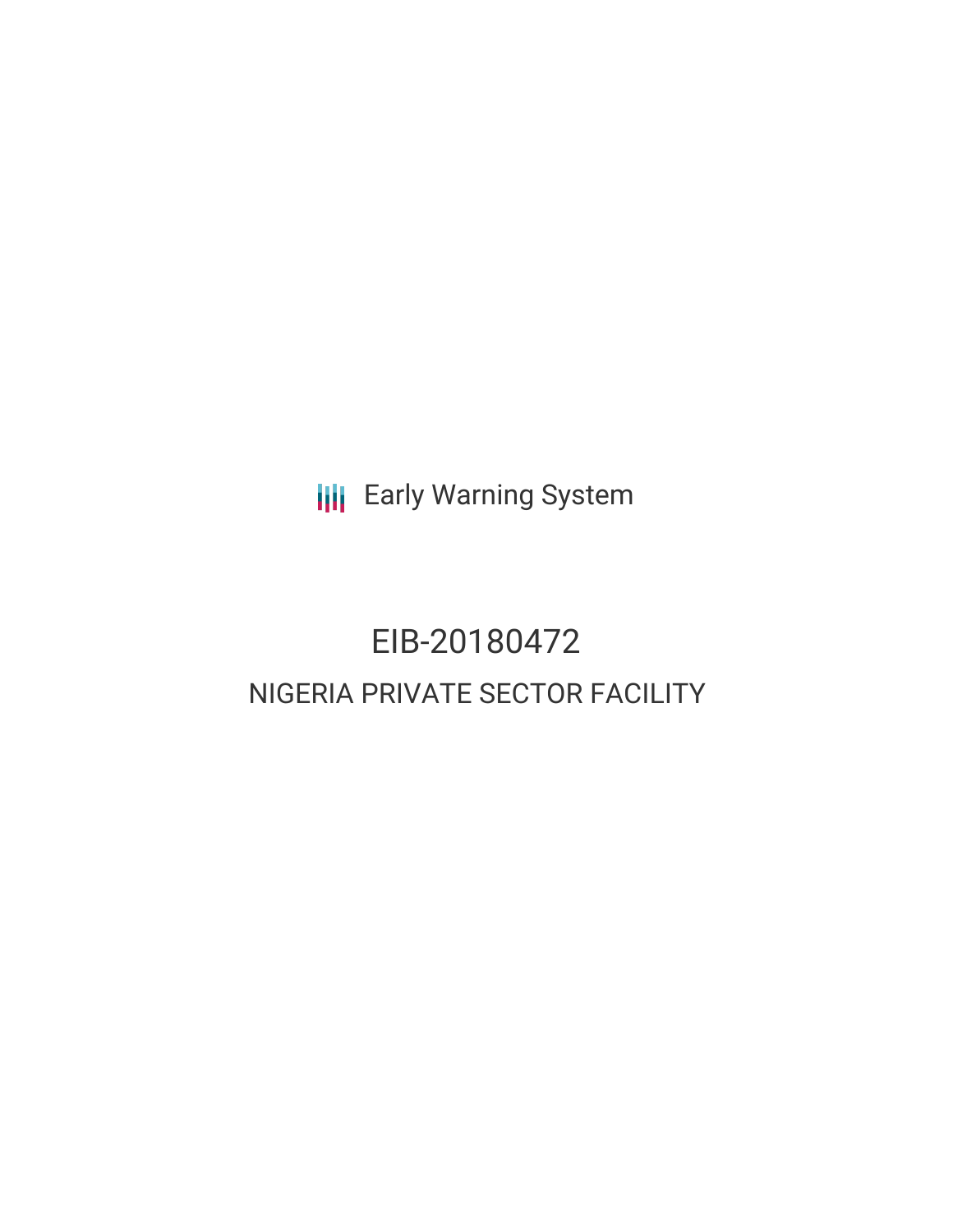

#### **Quick Facts**

| <b>Countries</b>               | Nigeria                                       |
|--------------------------------|-----------------------------------------------|
| <b>Financial Institutions</b>  | European Investment Bank (EIB)                |
| <b>Status</b>                  | Proposed                                      |
| <b>Bank Risk Rating</b>        |                                               |
| <b>Borrower</b>                | UNION BANK OF NIGERIA PLC, ACCEPTABLE BANK(S) |
| <b>Sectors</b>                 | Finance                                       |
| Investment Type(s)             | Loan                                          |
| <b>Investment Amount (USD)</b> | \$128,40 million                              |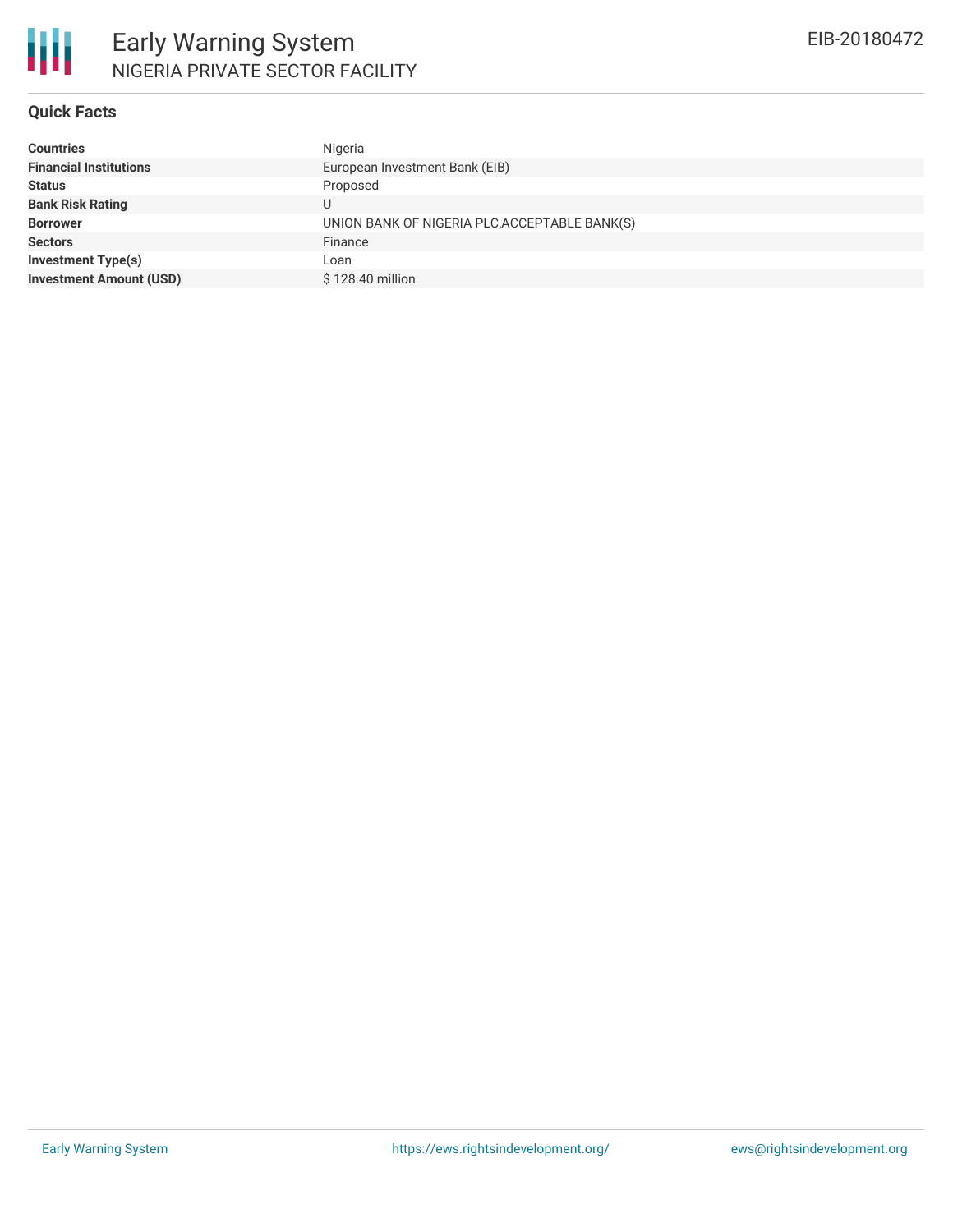

#### **Project Description**

The project consists of a financing facility focused on small and medium-sized enterprises (SMEs) for Nigerian financial intermediaries to support eligible private sector entities or commercially-operated public sector entities undertaking productive investments in Nigeria. This project objective is to improve competitiveness and access to finance at favourable conditions for SMEs in Nigeria.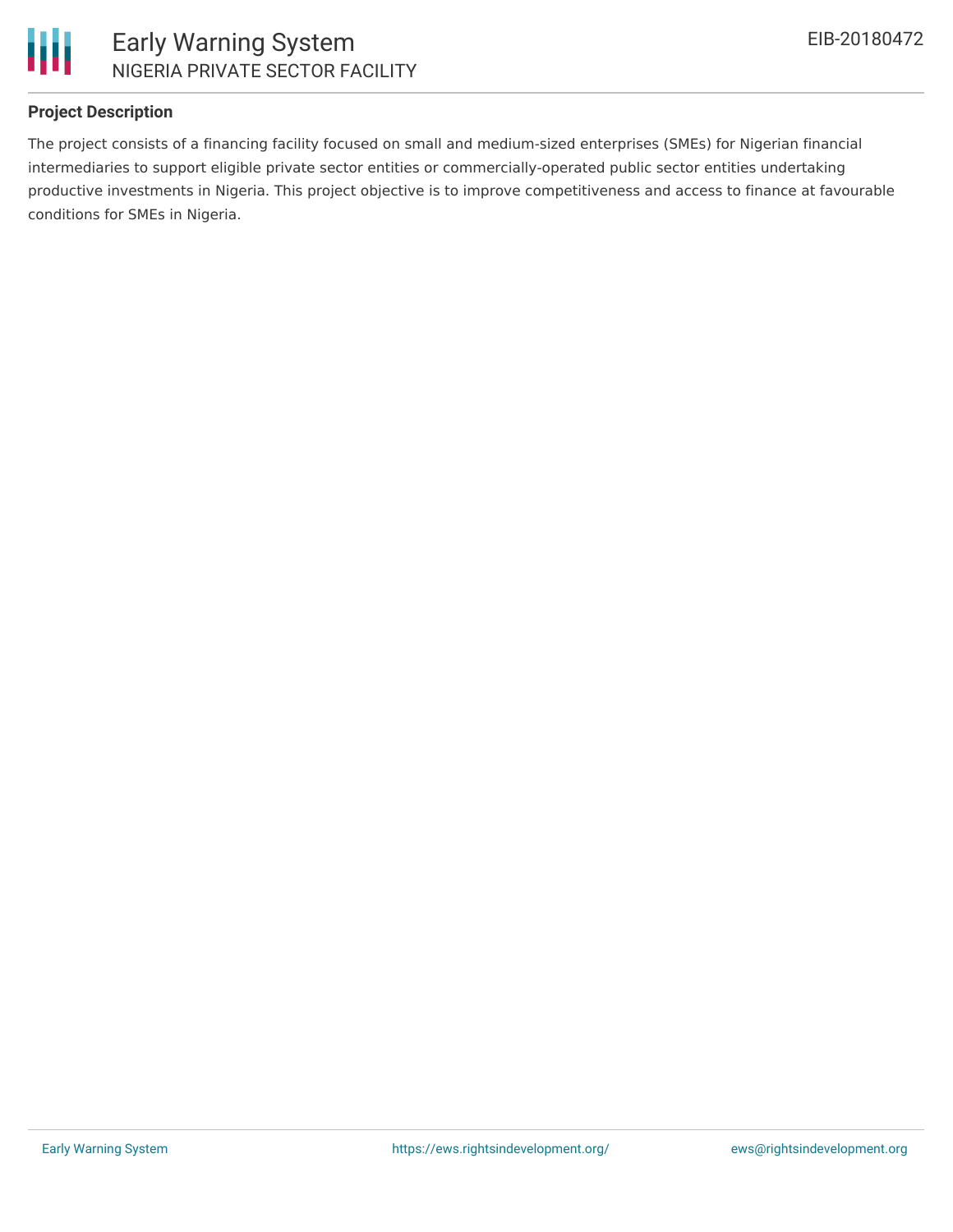#### **Investment Description**

European Investment Bank (EIB)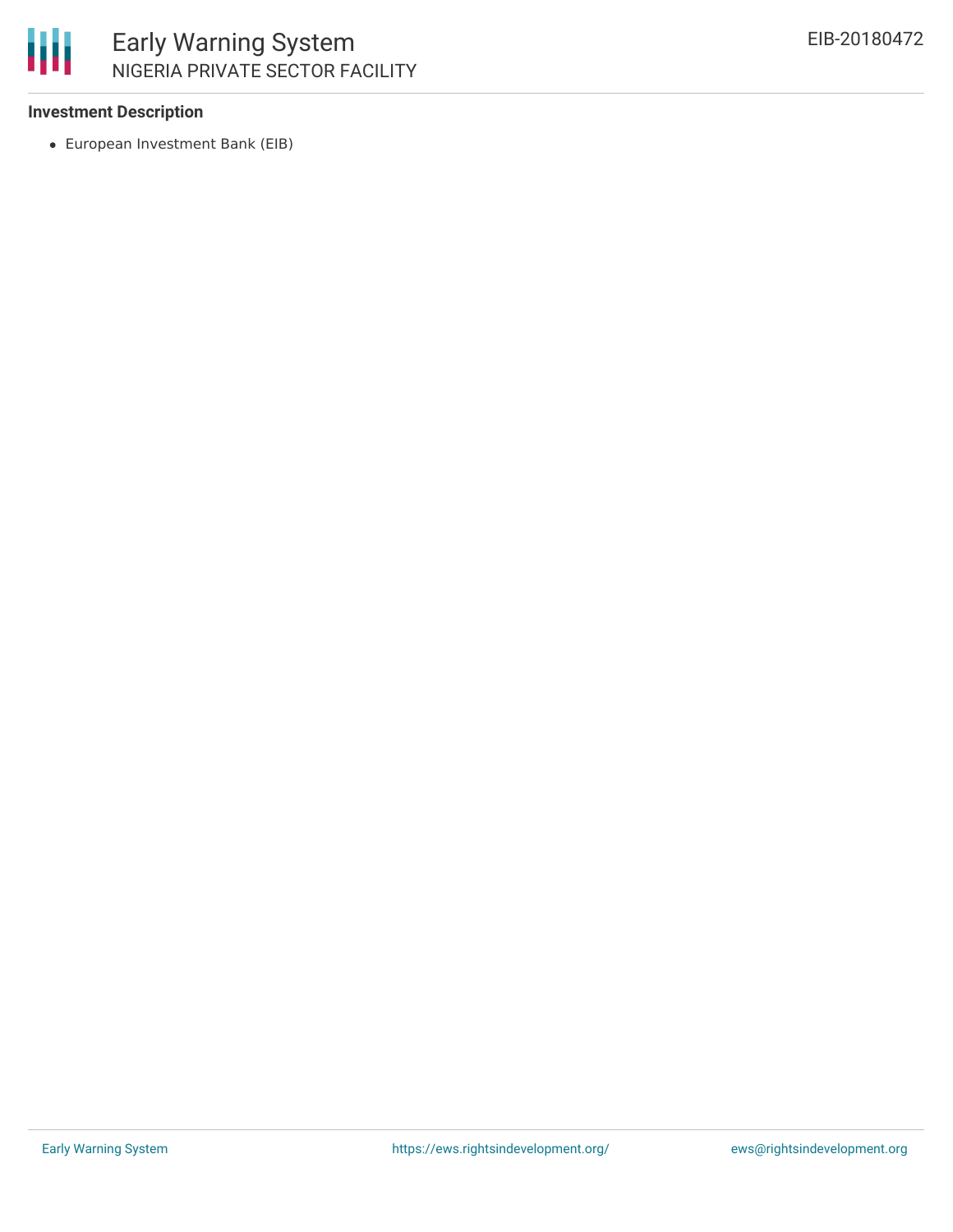## **Contact Information**

No contact information provided at the time of disclosure

### ACCOUNTABILITY MECHANISM OF EIB

The EIB Complaints Mechanism is designed to facilitate and handle complaints against the EIB by individuals, organizations or corporations affected by EIB activities. When exercising the right to lodge a complaint against the EIB, any member of the public has access to a two-tier procedure, one internal - the Complaints Mechanism Office - and one external - the European Ombudsman. A complaint can be lodged via a written communication addressed to the Secretary General of the EIB, via email to the dedicated email address complaints@eib.org, by completing the online complaint form available at the following address: http://www.eib.org/complaints/form, via fax or delivered directly to the EIB Complaints Mechanism Division, any EIB local representation office or any EIB staff. For further details, check:

http://www.eib.org/attachments/strategies/complaints\_mechanism\_policy\_en.pdf

When dissatisfied with a complaint to the EIB Complaints Mechanism, citizens can then turn towards the European Ombudsman. A memorandum of Understanding has been signed between the EIB and the European Ombudsman establishes that citizens (even outside of the EU if the Ombudsman finds their complaint justified) can turn towards the Ombudsman on issues related to 'maladministration' by the EIB. Note that before going to the Ombudsman, an attempt must be made to resolve the case by contacting the EIB. In addition, the complaint must be made within two years of the date when the facts on which your complaint is based became known to you. You can write to the Ombudsman in any of the languages of the European Union. Additional details, including filing requirements and complaint forms, are available at: http://www.ombudsman.europa.eu/atyourservice/interactiveguide.faces